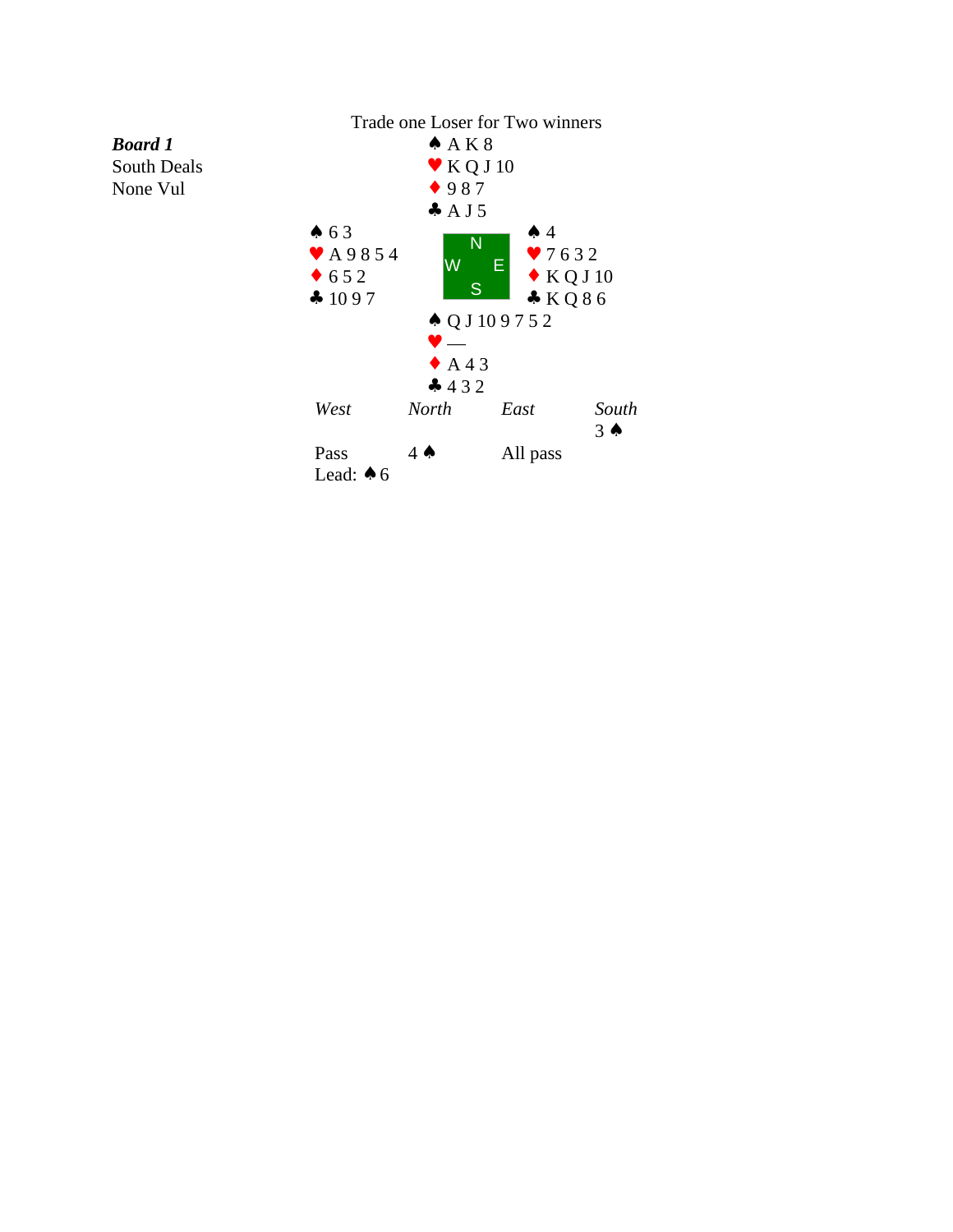## *Board 1b* South Deals

None Vul

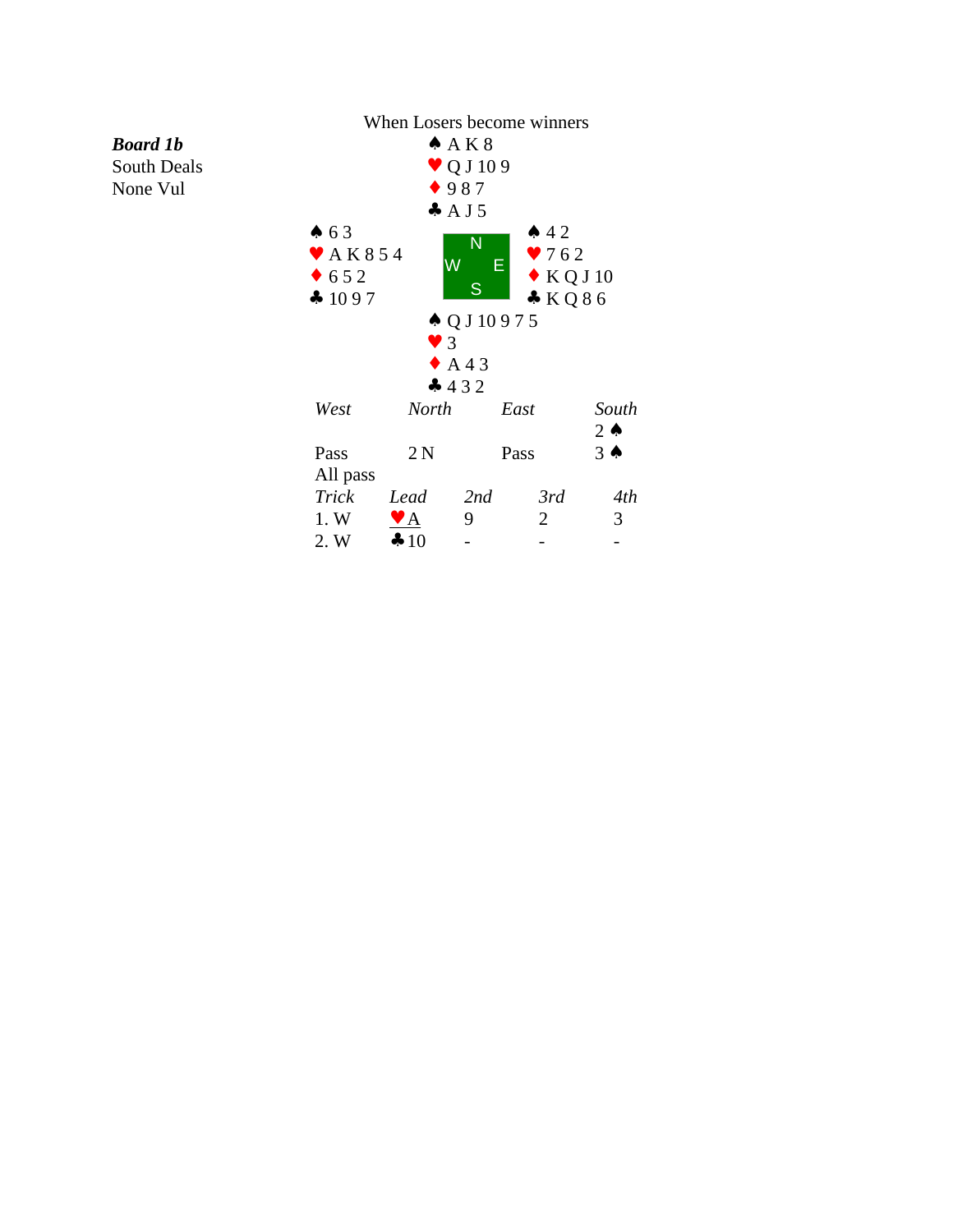